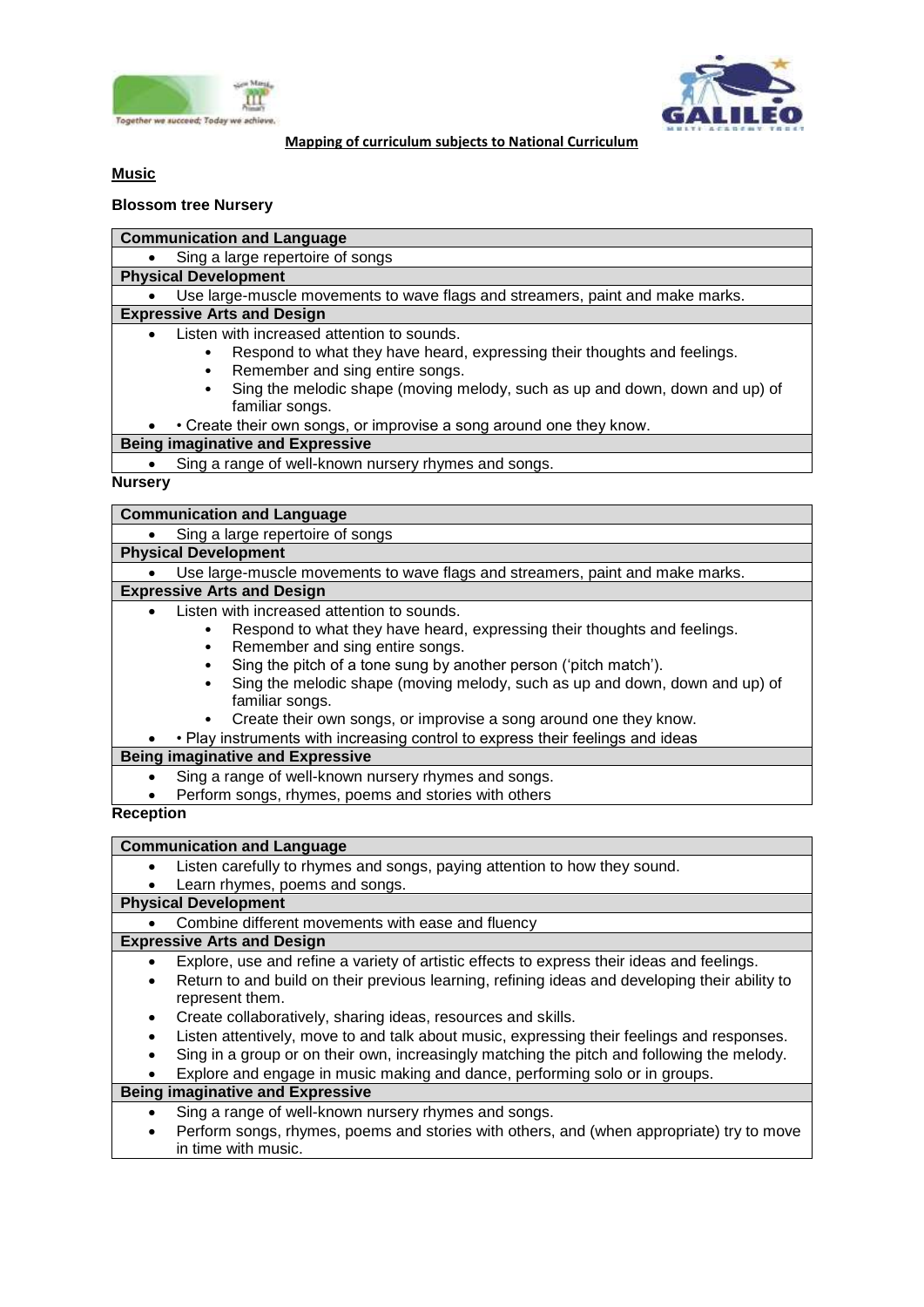



# **Early Learning Goal**

# **Being Imaginative and Expressive**

- Invent, adapt and recount narratives and stories with peers and their teacher;
- Sing a range of well-known nursery rhymes and songs; Perform songs, rhymes, poems and stories with others, and
- when appropriate
- try to move in time with music.

## Y1

| Knowledge                                                                                                                                                                                                                                                                                                                                                                                                                                                                                                                                                                                                                                                         | <b>Skills</b>                                                                                                                                                 |                                                                                                                                                                                                                                                                                                                                                                                                                                                                                                                                                                                                                                                                                                                                                                                                                                                                                                                                                                                                                                                                                                                                                                                                                                                                                                                                                                                                                                                                                            |  |
|-------------------------------------------------------------------------------------------------------------------------------------------------------------------------------------------------------------------------------------------------------------------------------------------------------------------------------------------------------------------------------------------------------------------------------------------------------------------------------------------------------------------------------------------------------------------------------------------------------------------------------------------------------------------|---------------------------------------------------------------------------------------------------------------------------------------------------------------|--------------------------------------------------------------------------------------------------------------------------------------------------------------------------------------------------------------------------------------------------------------------------------------------------------------------------------------------------------------------------------------------------------------------------------------------------------------------------------------------------------------------------------------------------------------------------------------------------------------------------------------------------------------------------------------------------------------------------------------------------------------------------------------------------------------------------------------------------------------------------------------------------------------------------------------------------------------------------------------------------------------------------------------------------------------------------------------------------------------------------------------------------------------------------------------------------------------------------------------------------------------------------------------------------------------------------------------------------------------------------------------------------------------------------------------------------------------------------------------------|--|
| To know the difference<br>$\bullet$<br>between creating a rhythm<br>pattern and a pitch pattern.<br>To know and recognise how<br>$\bullet$<br>graphic notation can<br>represent created sounds.<br>Explore and invent their own<br>symbols.<br>To compare high sounds<br>$\bullet$<br>and low sounds in the school<br>environment.<br>To know which sounds to<br>$\bullet$<br>use (percussion instruments)<br>to enhance storytelling.<br>To listen carefully to a range<br>$\bullet$<br>of recorded or live music and<br>use their musical knowledge<br>to discuss what they have<br>heard (see the list of<br>example pieces in the Model<br>Music Curriculum). | $\bullet$<br>$\bullet$<br>$\bullet$<br>$\bullet$<br>$\bullet$<br>$\bullet$<br>$\bullet$<br>$\bullet$<br>٠<br>$\bullet$<br>$\bullet$<br>$\bullet$<br>$\bullet$ | To sing simple songs, chants and rhymes (e.g.<br>Boom Chicka Boom) from memory,<br>singing collectively and at the same pitch,<br>responding to simple visual directions (e.g.<br>stop, start, loud, quiet) and counting in.<br>To sing a wide range of call and response songs to<br>control vocal pitch and to match the pitch they hear<br>with accuracy.<br>To create musical sound effects and short<br>sequences of sounds in response to<br>stimuli, e.g. a rainstorm or a train journey. Combine<br>to make a story, choosing and<br>playing classroom instruments (e.g. rainmaker) or<br>sound-makers (e.g. rustling<br>leaves).<br>To invent, retain and recall rhythm and pitch<br>patterns and perform these for others,<br>taking turns.<br>To walk, move or clap a steady beat with others,<br>changing the speed of the beat as the<br>tempo of the music changes.<br>To use body percussion and classroom percussion<br>playing repeated rhythm patterns (ostinati) and<br>short, pitched patterns on tuned instruments to<br>maintain a steady beat.<br>To respond to the pulse in recorded/live music<br>through movement and dance.<br>To perform short copycat rhythm patterns<br>accurately, led by the teacher.<br>To perform word-pattern chants (e.g. ca-ter-pil-lar<br>crawl, fish and chips); create, retain<br>and perform their own rhythm patterns.<br>To follow pictures and symbols to guide singing<br>and playing, e.g. 4 dots $=$ 4 taps on the<br>drum. |  |

| Knowledge                                                                                                                                                                                    | <b>Skills</b>                                                                                                                                                                                                                                                                                     |
|----------------------------------------------------------------------------------------------------------------------------------------------------------------------------------------------|---------------------------------------------------------------------------------------------------------------------------------------------------------------------------------------------------------------------------------------------------------------------------------------------------|
| To know the meaning of<br>dynamics (loud/quiet) and<br>tempo (fast/slow) and be<br>able to<br>demonstrate these when<br>singing by responding to<br>(a) the leader's directions<br>and $(b)$ | To sing songs regularly with a pitch range of do-so<br>with increasing vocal control.<br>To sing songs with a small pitch range (e.g. Rain,<br>Rain Go Away), pitching accurately.<br>To create music in response to a non-musical<br>stimulus (e.g. a storm, a car race, or a<br>rocket launch). |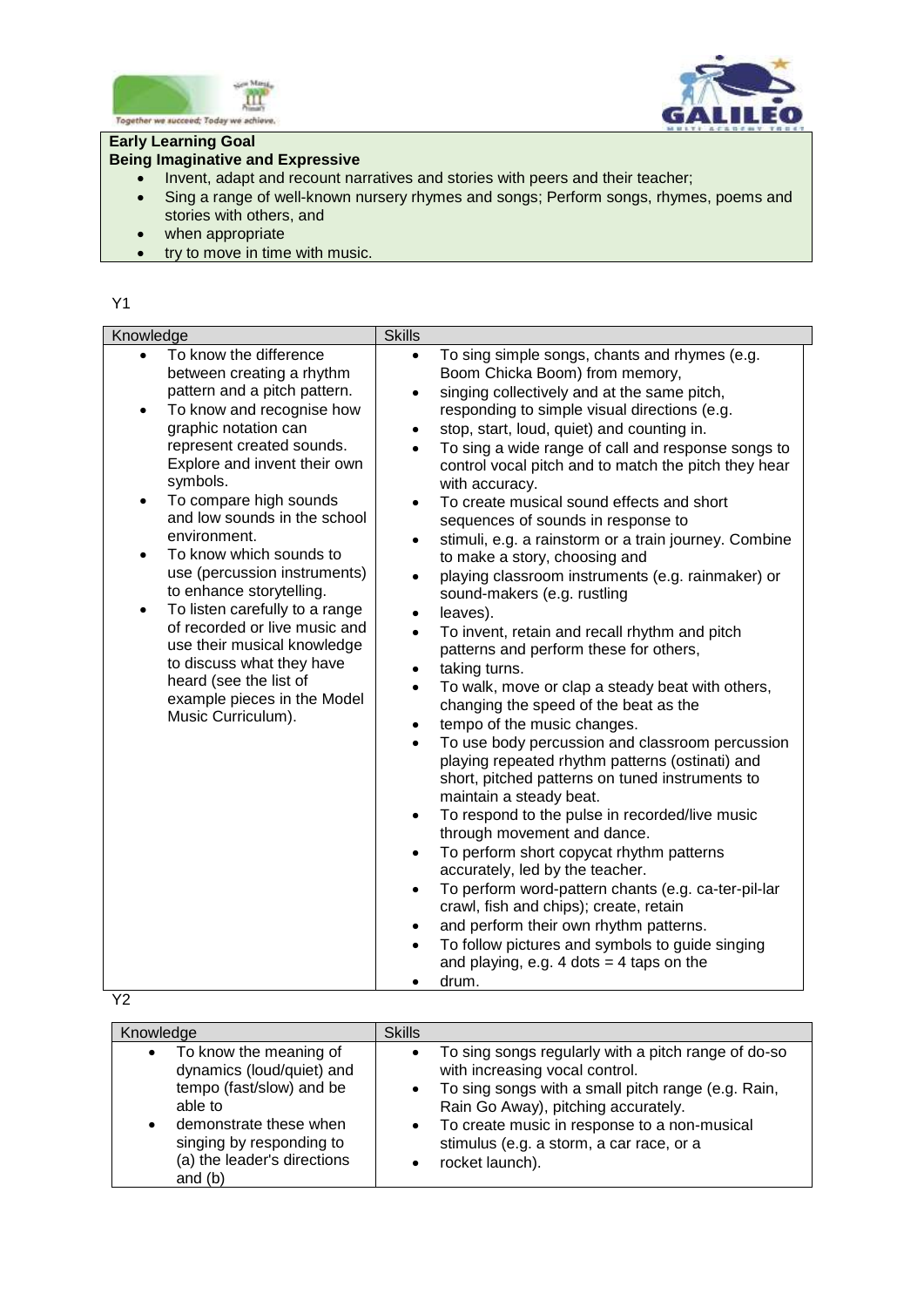



| ogether we succeed; Today we achieve                                                                                                                                                                                                                                                                                                                                                                                                                                                                                                                                                                                                                                                                                       |                                                                                                                                                                                                                                                                                                                                                                                                                                                                                                                                                                                                                                                                                                                                                                                                                                                                                                                                                                                                                                                                                                                                                                                                                                                                                                                                                                                                                                                   |
|----------------------------------------------------------------------------------------------------------------------------------------------------------------------------------------------------------------------------------------------------------------------------------------------------------------------------------------------------------------------------------------------------------------------------------------------------------------------------------------------------------------------------------------------------------------------------------------------------------------------------------------------------------------------------------------------------------------------------|---------------------------------------------------------------------------------------------------------------------------------------------------------------------------------------------------------------------------------------------------------------------------------------------------------------------------------------------------------------------------------------------------------------------------------------------------------------------------------------------------------------------------------------------------------------------------------------------------------------------------------------------------------------------------------------------------------------------------------------------------------------------------------------------------------------------------------------------------------------------------------------------------------------------------------------------------------------------------------------------------------------------------------------------------------------------------------------------------------------------------------------------------------------------------------------------------------------------------------------------------------------------------------------------------------------------------------------------------------------------------------------------------------------------------------------------------|
| visual symbols (e.g.<br>crescendo, decrescendo,<br>pause).<br>To listen carefully to a<br>$\bullet$<br>range of recorded or live<br>music and use their<br>musical knowledge to<br>discuss what they have<br>heard (see the list of<br>example pieces in the<br>Model Music Curriculum).<br>To know and understand<br>that the speed of the beat<br>can change, creating a<br>faster or slower pace<br>(tempo), mark the beat of a<br>piece by tapping/clapping.<br>To know how to group<br>beats in twos and threes by<br>tapping knees on the first<br>(strongest) beat<br>and clapping the remaining<br>beats.<br>To know and recognise dot<br>notation and match it to 3-<br>note tunes played on tuned<br>percussion. | To work with a partner to improvise simple question<br>$\bullet$<br>and answer phrases, to be<br>sung and played on untuned percussion, creating a<br>$\bullet$<br>musical conversation.<br>To use graphic symbols, dot notation and stick<br>$\bullet$<br>notation, as appropriate, to keep<br>a record of composed pieces.<br>$\bullet$<br>To use music technology, if available, to capture,<br>$\bullet$<br>change and combine sounds.<br>To play copycat rhythms, copying a leader, and<br>$\bullet$<br>invent rhythms for others to copy on<br>untuned percussion.<br>$\bullet$<br>To create rhythms using word phrases as a starting<br>$\bullet$<br>point (e.g. Hel-lo Si-mon or Can<br>you come and play?).<br>$\bullet$<br>To read and respond to chanted rhythm patterns,<br>$\bullet$<br>and represent them with stick<br>notation including crotchets, quavers and crotchets<br>$\bullet$<br>rests.<br>To create and perform their own chanted rhythm<br>$\bullet$<br>patterns with the same stick<br>notation.<br>$\bullet$<br>To play a range of singing games based on the<br>$\bullet$<br>cuckoo interval (so-mi - eg: Little Sally Saucer).<br>To sing short phrases independently within a singing<br>$\bullet$<br>game or short song.<br>To respond independently to pitch changes heard in<br>$\bullet$<br>short melodic phrases,<br>indicating with actions (e.g. stand up/sit down, hands<br>$\bullet$<br>high/hands low). |

## **Key stage 1 End Points**

*Pupils should be taught to:* 

- use their voices expressively and creatively by singing songs and speaking chants and rhymes
- play tuned and untuned instruments musically
- listen with concentration and understanding to a range of high-quality live and recorded music
- experiment with, create, select and combine sounds using the inter-related dimensions of music.

| Knowledge                                                                                                                                                                                                                                                                                          | <b>Skills</b>                                                                                                                                                                                                                                                                                                                                                                                                                                                                         |
|----------------------------------------------------------------------------------------------------------------------------------------------------------------------------------------------------------------------------------------------------------------------------------------------------|---------------------------------------------------------------------------------------------------------------------------------------------------------------------------------------------------------------------------------------------------------------------------------------------------------------------------------------------------------------------------------------------------------------------------------------------------------------------------------------|
| To listen carefully to a range of<br>recorded or live music and use<br>their musical knowledge to<br>discuss what they have heard<br>(see the list of example pieces<br>in the Model Music<br>Curriculum).<br>To use listening skills to<br>correctly order phrases using<br>dot notation, showing | To sing a widening range of unison songs of<br>$\bullet$<br>varying styles and structures with a pitch<br>range of do-so (e.g. Extreme Weather), tunefully<br>$\bullet$<br>and with expression.<br>To perform forte and piano – loud and soft.<br>$\bullet$<br>To perform actions confidently and in time to a<br>٠<br>range of action songs (e.g. Heads and<br>Shoulders).<br>To walk, move or clap a steady beat with others,<br>$\bullet$<br>changing the speed of the beat as the |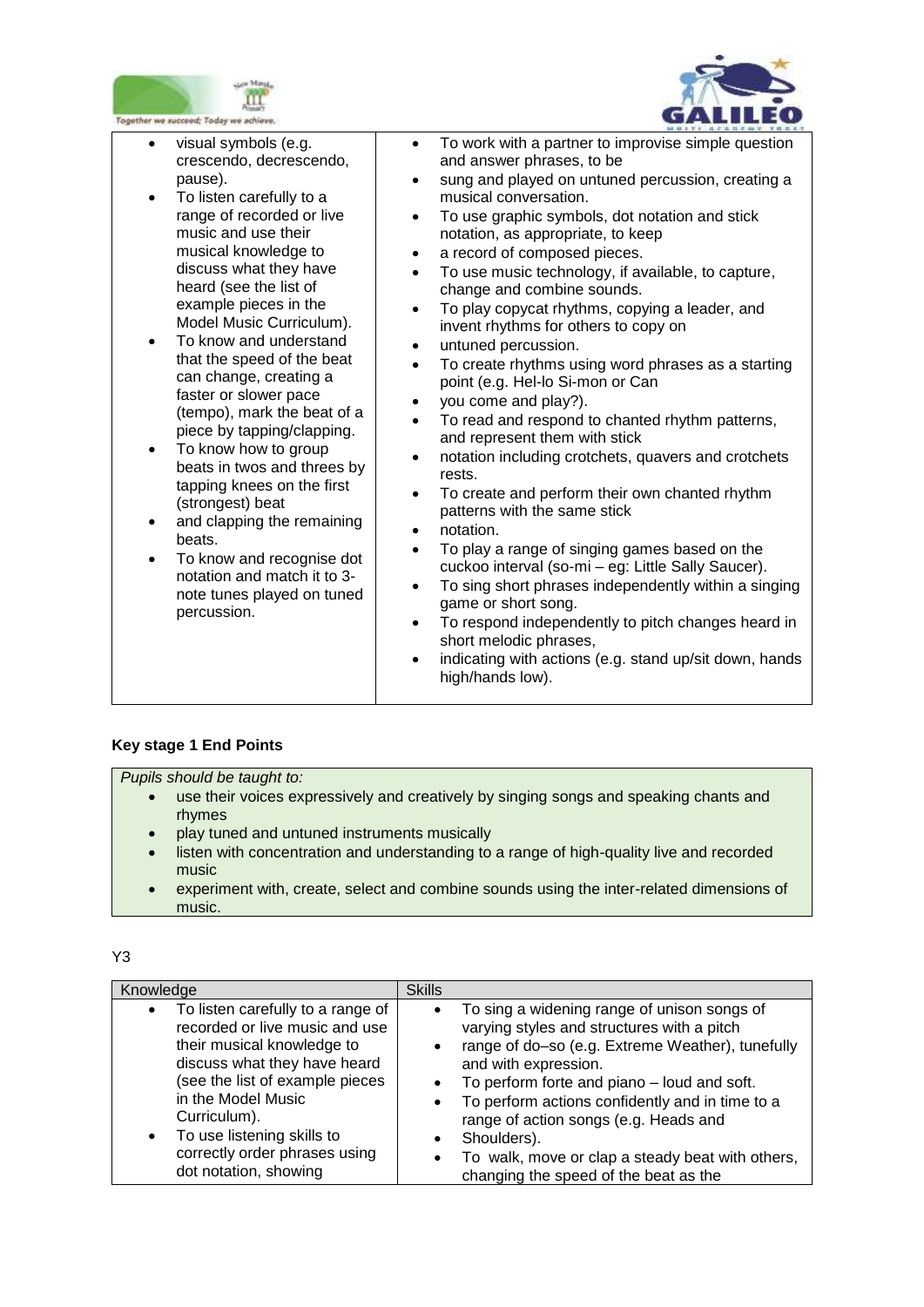



| gether we succeed; Today we achieve.                                                                                                                                                                                                                                                                                                                                                                   |                                                                                                                                                                                                                                                                                                                                                                                                                                                                                                                                                                                                                                                                                                                                                                                                                                                                                                                                                                                                                                                                                                                                                                                                                                                                                                                                                                                                                                                                                                                                                                                |
|--------------------------------------------------------------------------------------------------------------------------------------------------------------------------------------------------------------------------------------------------------------------------------------------------------------------------------------------------------------------------------------------------------|--------------------------------------------------------------------------------------------------------------------------------------------------------------------------------------------------------------------------------------------------------------------------------------------------------------------------------------------------------------------------------------------------------------------------------------------------------------------------------------------------------------------------------------------------------------------------------------------------------------------------------------------------------------------------------------------------------------------------------------------------------------------------------------------------------------------------------------------------------------------------------------------------------------------------------------------------------------------------------------------------------------------------------------------------------------------------------------------------------------------------------------------------------------------------------------------------------------------------------------------------------------------------------------------------------------------------------------------------------------------------------------------------------------------------------------------------------------------------------------------------------------------------------------------------------------------------------|
| different arrangements of<br>$\bullet$<br>notes C-D-E/do-re-mi.<br>To know what the stave is,<br>lines and spaces, and clef and<br>use dot notation to show<br>higher<br>or lower pitch.<br>To know and understand the<br>differences between crotchets<br>and paired quavers<br>To know how to apply word<br>chants to rhythms,<br>understanding how to link<br>each syllable to one<br>musical note. | tempo of the music changes.<br>$\bullet$<br>To perform as a choir in school assemblies.<br>$\bullet$<br>To become more skilled in improvising (using<br>$\bullet$<br>voices, tuned and untuned<br>percussion and instruments played in whole-<br>$\bullet$<br>class/group/individual/instrumental<br>teaching), inventing short 'on-the-spot' responses<br>$\bullet$<br>using a limited note-range.<br>To structure musical ideas (e.g. using echo or<br>$\bullet$<br>question and answer phrases) to<br>create music that has a beginning, middle and<br>$\bullet$<br>end. Pupils should compose in<br>response to different stimuli, e.g. stories, verse,<br>$\bullet$<br>images (paintings and photographs) and musical<br>sources.<br>To combine known rhythmic notation with letter<br>$\bullet$<br>names to create rising and falling<br>phrases using just three notes (do, re and mi).<br>$\bullet$<br>To compose song accompaniments on untuned<br>$\bullet$<br>percussion using known rhythms and<br>note values.<br>$\bullet$<br>To develop facility in playing tuned percussion or<br>$\bullet$<br>a melodic instrument such as violin<br>or recorder. Play and perform melodies following<br>$\bullet$<br>staff notation using a small<br>range (e.g. Middle C-E/do-mi) as a whole class<br>$\bullet$<br>or in small groups (e.g. trios and<br>quartets).<br>$\bullet$<br>To individually (solo) copy stepwise melodic<br>$\bullet$<br>phrases with accuracy at different speeds;<br>allegro and adagio, fast and slow. Extend to<br>question-and-answer phrases. |

| Knowledge                                                                                                                                                                                                                                                                                                                                                                                                                                                                                                                                                                                                         | <b>Skills</b>                                                                                                                                                                                                                                                                                                                                                                                                                                                                                                                                                                                                                                                                                                                                                                                                                                                                                       |
|-------------------------------------------------------------------------------------------------------------------------------------------------------------------------------------------------------------------------------------------------------------------------------------------------------------------------------------------------------------------------------------------------------------------------------------------------------------------------------------------------------------------------------------------------------------------------------------------------------------------|-----------------------------------------------------------------------------------------------------------------------------------------------------------------------------------------------------------------------------------------------------------------------------------------------------------------------------------------------------------------------------------------------------------------------------------------------------------------------------------------------------------------------------------------------------------------------------------------------------------------------------------------------------------------------------------------------------------------------------------------------------------------------------------------------------------------------------------------------------------------------------------------------------|
| To listen carefully to a range of<br>recorded or live music and use<br>their musical knowledge to<br>discuss what they have heard<br>(see the list of example pieces<br>in the Model Music<br>Curriculum).<br>To develop their knowledge of<br>$\bullet$<br>musical components by<br>composing music to create<br>a specific mood, for example<br>$\bullet$<br>creating music to accompany<br>a short film clip.<br>To introduce major and minor<br>$\bullet$<br>chords and recognise how<br>these sound.<br>To know and understand the<br>differences between minims,<br>crotchets, paired<br>quavers and rests. | To continue to sing a broad range of unison<br>$\bullet$<br>songs with the range of an octave (do-do)<br>(e.g. One More Day-a traditional sea shanty)<br>$\bullet$<br>pitching the voice accurately and<br>following directions for getting louder (crescendo)<br>$\bullet$<br>and quieter (decrescendo).<br>To sing rounds and partner songs in different<br>٠<br>time signatures (2, 3 and 4 time) and begin to<br>sing repertoire with small and large leaps as well<br>as a simple second part to introduce vocal<br>harmony.<br>To perform a range of songs in school<br>assemblies.<br>To improvise on a limited range of pitches on the<br>instrument they are now learning,<br>making use of musical features including smooth<br>$\bullet$<br>(legato) and detached (staccato).<br>To begin to make compositional decisions about<br>$\bullet$<br>the overall structure of improvisations. |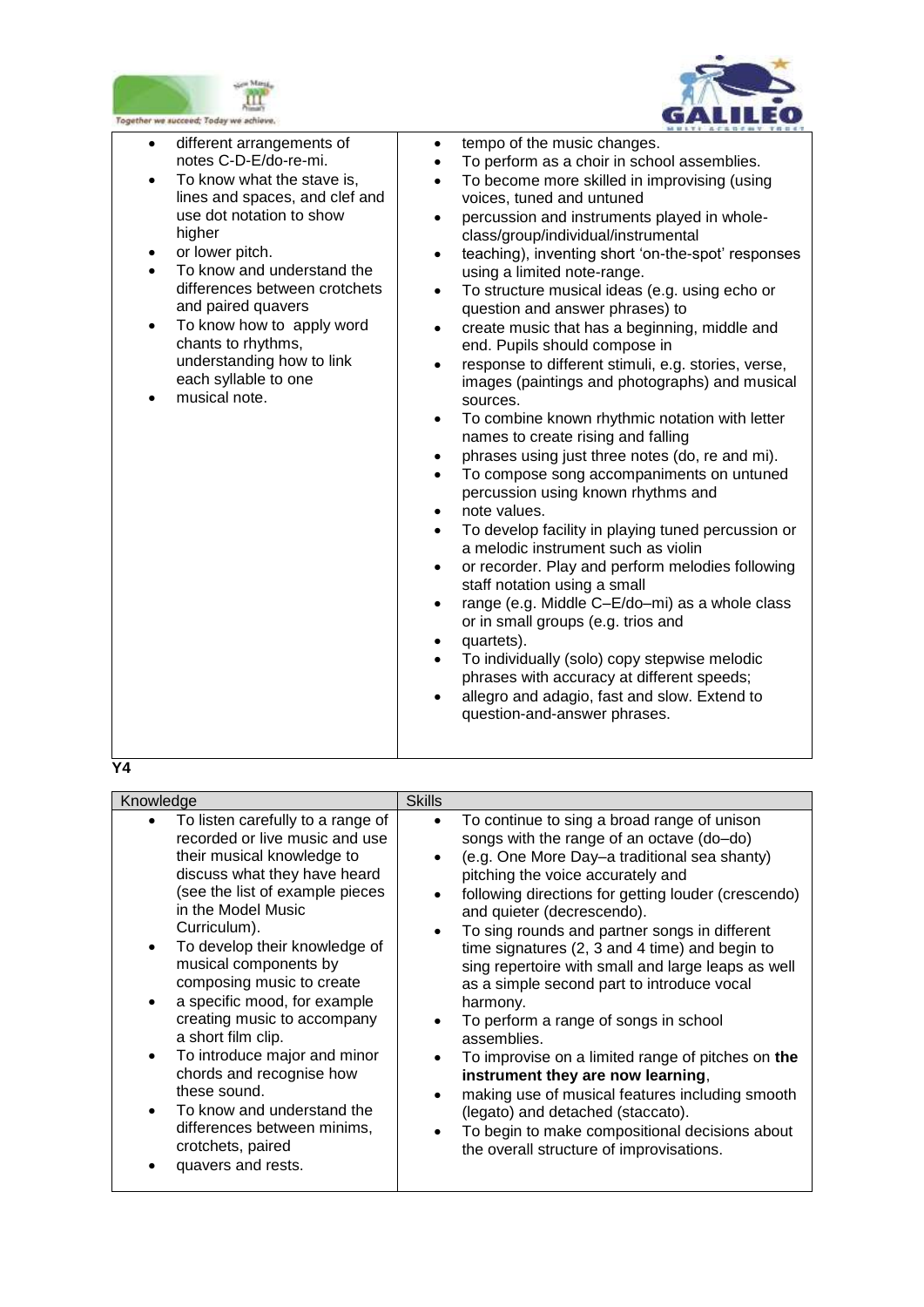



| Together we succeed; Today we achieve. |                                                                                                  |
|----------------------------------------|--------------------------------------------------------------------------------------------------|
|                                        | To combine known rhythmic notation with letter<br>$\bullet$<br>names to create short pentatonic  |
|                                        | phrases using a limited range of 5 pitches<br>$\bullet$                                          |
|                                        | suitable for the instruments being learnt.                                                       |
|                                        | Sing and play these phrases as self-standing                                                     |
|                                        | $\bullet$<br>compositions.                                                                       |
|                                        | To arrange individual notation cards of known<br>$\bullet$<br>note values (i.e. minim, crotchet, |
|                                        | crotchet rest and paired quavers) to create<br>$\bullet$                                         |
|                                        | sequences of 2-, 3- or 4-beat phrases,                                                           |
|                                        | arranged into bars.<br>$\bullet$                                                                 |
|                                        | To include instruments played in whole-<br>٠                                                     |
|                                        | class/group/individual teaching to expand the                                                    |
|                                        | scope and range of the sound palette available<br>$\bullet$                                      |
|                                        | for composition work.                                                                            |
|                                        | To capture and record creative ideas using any<br>$\bullet$                                      |
|                                        | of:                                                                                              |
|                                        | graphic symbols<br>$\bullet$                                                                     |
|                                        | rhythm notation and time signatures                                                              |
|                                        | staff notation<br>$\bullet$                                                                      |
|                                        | technology.<br>$\bullet$                                                                         |
|                                        | To develop facility in the basic skills of a selected<br>$\bullet$                               |
|                                        | musical instrument over a                                                                        |
|                                        | sustained learning period -this can be achieved<br>$\bullet$                                     |
|                                        | through working closely with TVMS who can                                                        |
|                                        | provide whole-class instrumental teaching                                                        |
|                                        | programmes.<br>$\bullet$                                                                         |
|                                        | To play and perform melodies following staff<br>$\bullet$                                        |
|                                        | notation using a small range (e.g. Middle                                                        |
|                                        | C-G/do-so) as a whole-class or in small groups.<br>$\bullet$                                     |
|                                        | To perform in two or more parts.<br>٠                                                            |
|                                        | To copy short melodic phrases including those<br>$\bullet$                                       |
|                                        | using the pentatonic scale (e.g. C, D,                                                           |
|                                        | E, G, A).<br>٠                                                                                   |
|                                        | To read and perform pitch notation within a<br>$\bullet$                                         |
|                                        | defined range (e.g. C-G/do-so).                                                                  |
|                                        | To follow and perform simple rhythmic scores to<br>$\bullet$                                     |
|                                        | a steady beat: maintain individual                                                               |
|                                        | parts accurately within the rhythmic texture,                                                    |
|                                        | achieving a sense of ensemble.                                                                   |
|                                        |                                                                                                  |

| Knowledge                                                                                                                                                                                                                                                                                                                                                                                                       | <b>Skills</b>                                                                                                                                                                                                                                                                                                                                                                                                                                                                                                                                                                                                            |
|-----------------------------------------------------------------------------------------------------------------------------------------------------------------------------------------------------------------------------------------------------------------------------------------------------------------------------------------------------------------------------------------------------------------|--------------------------------------------------------------------------------------------------------------------------------------------------------------------------------------------------------------------------------------------------------------------------------------------------------------------------------------------------------------------------------------------------------------------------------------------------------------------------------------------------------------------------------------------------------------------------------------------------------------------------|
| To listen carefully to a range of<br>$\bullet$<br>recorded or live music and use<br>their musical knowledge to<br>discuss what they have heard<br>(see the list of example pieces<br>in the Model Music<br>Curriculum).<br>To know and understand how<br>$\bullet$<br>triads are formed, and play<br>them on tuned percussion,<br>melodic instruments. Perform<br>simple, chordal<br>accompaniments to familiar | To sing a broad range of songs from an extended<br>$\bullet$<br>repertoire with a sense of ensemble<br>and performance. This should include observing<br>$\bullet$<br>phrasing, accurate pitching and<br>appropriate style.<br>$\bullet$<br>To sing three-part rounds, partner songs, and<br>$\bullet$<br>songs with a verse and a chorus.<br>To perform a range of songs in school<br>$\bullet$<br>assemblies and in school performance<br>opportunities.<br>$\bullet$<br>To improvise freely over a drone, developing<br>sense of shape and character, using<br>tuned percussion and melodic instruments.<br>$\bullet$ |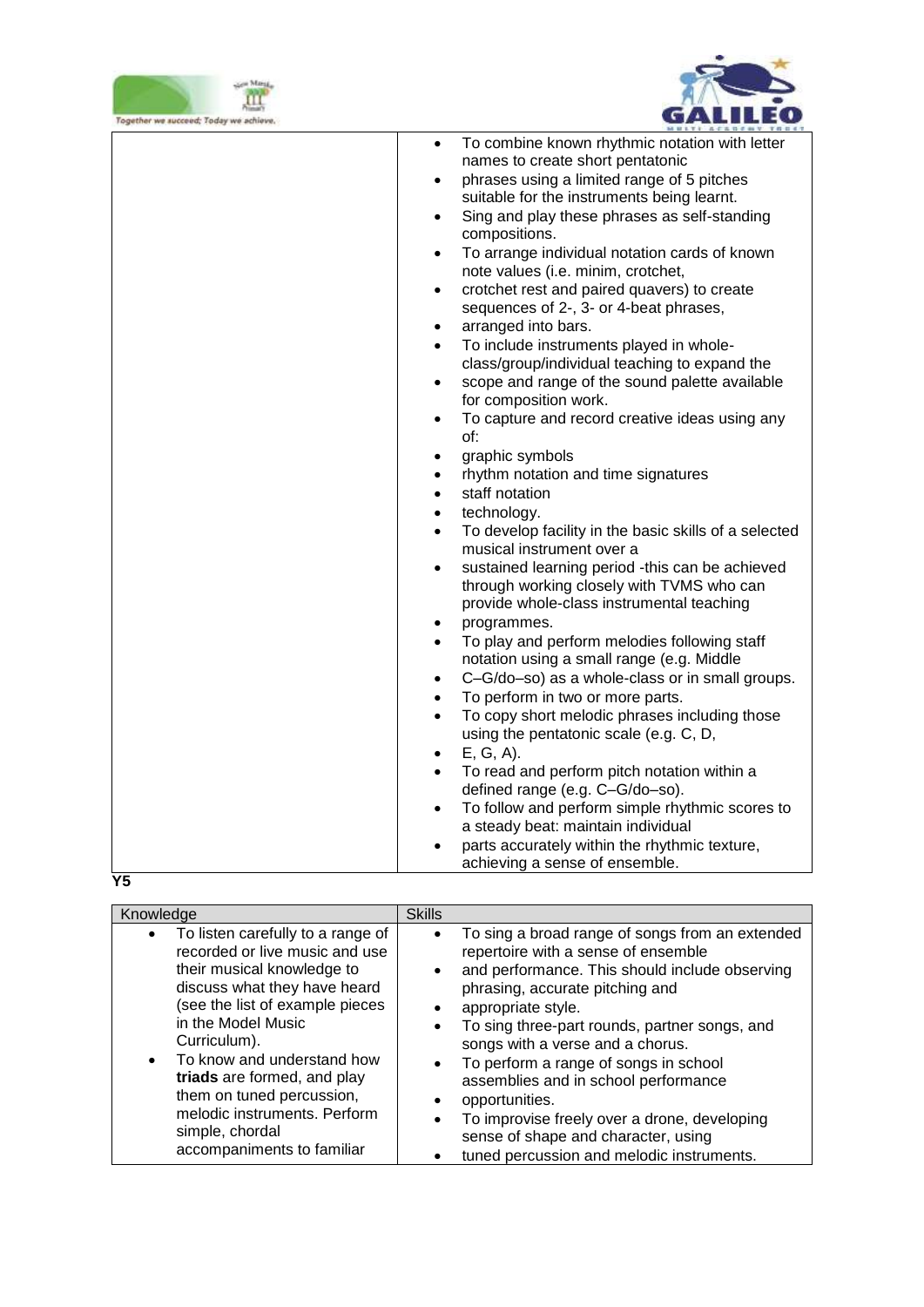



| To improvise over a simple groove, responding to<br>songs (e.g. Yellow Submarine<br>$\bullet$<br>$\bullet$<br>by The Beatles).<br>the beat, creating a satisfying<br>To further understand the<br>melodic shape; experiment with using a wider<br>$\bullet$<br>$\bullet$<br>differences between<br>range of dynamics, including very<br>semibreves, minims, crotchets<br>loud (fortissimo), very quiet (pianissimo),<br>$\bullet$<br>and<br>moderately loud (mezzo forte), and<br>crotchet rests, paired quavers<br>moderately quiet (mezzo piano).<br>$\bullet$<br>$\bullet$<br>and semiquavers.<br>To compose melodies made from pairs of<br>$\bullet$<br>To know and understand the<br>phrases in either C major or A minor or a key<br>$\bullet$<br>differences between 2/4, 3/4<br>suitable for the instrument chosen. These<br>$\bullet$<br>and 4/4 time signatures.<br>melodies can be enhanced with rhythmic or<br>chordal accompaniment.<br>$\bullet$<br>To work in pairs to compose a short ternary<br>$\bullet$<br>piece.<br>To use chords to compose music to evoke a<br>$\bullet$<br>specific atmosphere, mood or environment.<br>Equally, pupils might create music to accompany<br>$\bullet$<br>a silent film or to<br>set a scene in a play or book.<br>$\bullet$<br>To capture and record creative ideas using any<br>$\bullet$<br>of:<br>graphic symbols<br>$\bullet$<br>rhythm notation and time signatures<br>$\bullet$<br>staff notation<br>$\bullet$<br>technology.<br>$\bullet$<br>To play melodies on tuned percussion, melodic<br>$\bullet$<br>instruments or keyboards, following<br>staff notation written on one stave and using<br>$\bullet$<br>notes within the Middle C-C'/do-do<br>range.<br>$\bullet$<br>To develop the skill of playing by ear on tuned<br>$\bullet$<br>instruments, copying longer phrases<br>and familiar melodies.<br>$\bullet$<br>To read and perform pitch notation within an<br>$\bullet$<br>octave.<br>To read and play short rhythmic phrases at sight<br>$\bullet$<br>from prepared cards, using<br>conventional symbols for known rhythms and<br>$\bullet$<br>note durations. | Together we succeed; Today we achieve. | <b>SPILY: ACABENY TABLE</b> |
|-------------------------------------------------------------------------------------------------------------------------------------------------------------------------------------------------------------------------------------------------------------------------------------------------------------------------------------------------------------------------------------------------------------------------------------------------------------------------------------------------------------------------------------------------------------------------------------------------------------------------------------------------------------------------------------------------------------------------------------------------------------------------------------------------------------------------------------------------------------------------------------------------------------------------------------------------------------------------------------------------------------------------------------------------------------------------------------------------------------------------------------------------------------------------------------------------------------------------------------------------------------------------------------------------------------------------------------------------------------------------------------------------------------------------------------------------------------------------------------------------------------------------------------------------------------------------------------------------------------------------------------------------------------------------------------------------------------------------------------------------------------------------------------------------------------------------------------------------------------------------------------------------------------------------------------------------------------------------------------------------------------------------------------------------------------------------------------------------------------------------------------------|----------------------------------------|-----------------------------|
|                                                                                                                                                                                                                                                                                                                                                                                                                                                                                                                                                                                                                                                                                                                                                                                                                                                                                                                                                                                                                                                                                                                                                                                                                                                                                                                                                                                                                                                                                                                                                                                                                                                                                                                                                                                                                                                                                                                                                                                                                                                                                                                                           | Y6                                     |                             |

| Knowledge                                                                                                                                                                                                                                                                                                                                                                                         | <b>Skills</b>                                                                                                                                                                                                                                                                                                                                                                                                                                                                                                                                                                                                                                              |
|---------------------------------------------------------------------------------------------------------------------------------------------------------------------------------------------------------------------------------------------------------------------------------------------------------------------------------------------------------------------------------------------------|------------------------------------------------------------------------------------------------------------------------------------------------------------------------------------------------------------------------------------------------------------------------------------------------------------------------------------------------------------------------------------------------------------------------------------------------------------------------------------------------------------------------------------------------------------------------------------------------------------------------------------------------------------|
| To listen carefully to a range of<br>$\bullet$<br>recorded or live music and use<br>their musical knowledge to<br>discuss what they have heard<br>(see the list of example pieces<br>in the Model Music<br>Curriculum).<br>To further know and<br>$\bullet$<br>understand the differences<br>between semibreves, minims,<br>crotchets, quavers and<br>semiquavers, and their<br>equivalent rests. | To sing a broad range of songs, including those<br>$\bullet$<br>that involve syncopated rhythms, as<br>part of a choir, with a sense of ensemble and<br>performance. This should include<br>observing rhythm, phrasing, accurate pitching<br>and appropriate style.<br>To continue to sing three- and four-part rounds or<br>$\bullet$<br>partner songs, and experiment with positioning<br>singers randomly within the group $-$ to develop<br>greater listening skills, balance<br>between parts and vocal independence.<br>To perform a range of songs as a choir in school<br>assemblies, school performance<br>opportunities and to a wider audience. |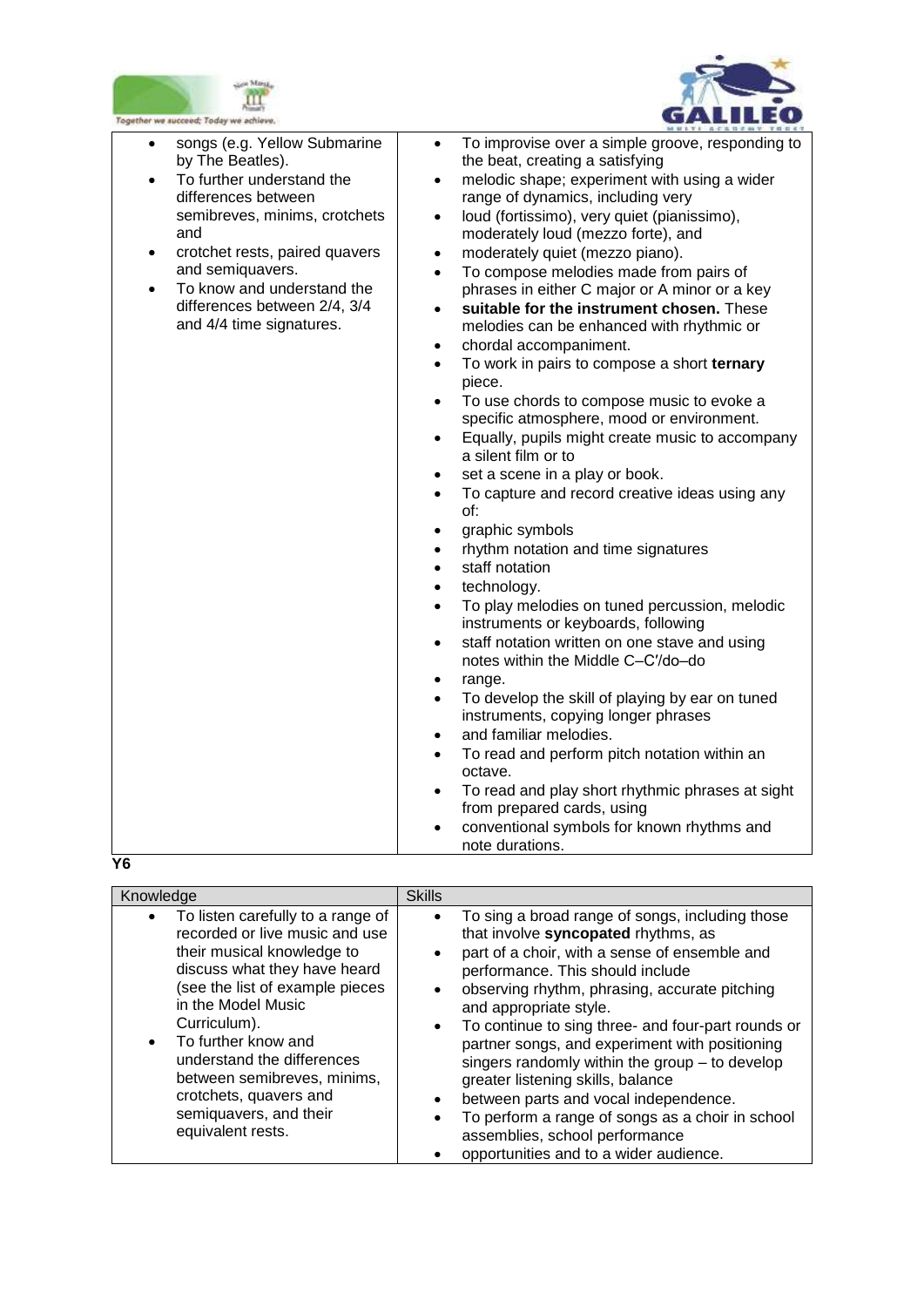



| Together we succeed; Today we achieve. |                                                                                                                                                                                                                                                                                                                                                                                                                                                                                                                                                                                                                                                                                                                                                                                                                                                                                                                                                                                                                                                                                                                                                                                                                                                                                                                                                                                                                                                                                                                                                                                                                                                                                                                                                                                                                                                                                                                                                                                                                                                                                                               |
|----------------------------------------|---------------------------------------------------------------------------------------------------------------------------------------------------------------------------------------------------------------------------------------------------------------------------------------------------------------------------------------------------------------------------------------------------------------------------------------------------------------------------------------------------------------------------------------------------------------------------------------------------------------------------------------------------------------------------------------------------------------------------------------------------------------------------------------------------------------------------------------------------------------------------------------------------------------------------------------------------------------------------------------------------------------------------------------------------------------------------------------------------------------------------------------------------------------------------------------------------------------------------------------------------------------------------------------------------------------------------------------------------------------------------------------------------------------------------------------------------------------------------------------------------------------------------------------------------------------------------------------------------------------------------------------------------------------------------------------------------------------------------------------------------------------------------------------------------------------------------------------------------------------------------------------------------------------------------------------------------------------------------------------------------------------------------------------------------------------------------------------------------------------|
|                                        | To extend improvisation skills through working in<br>$\bullet$<br>small groups to:<br>Create music with multiple sections that<br>$\bullet$<br>include repetition and contrast.<br>Use chord changes as part of an<br>$\bullet$<br>improvised sequence.<br>Extend improvised melodies beyond 8<br>beats over a fixed groove, creating a<br>satisfying melodic shape.<br>To plan and compose an 8- or 16-beat melodic<br>$\bullet$<br>phrase using the pentatonic scale<br>(e.g. C, D, E, G, A) and incorporate rhythmic<br>$\bullet$<br>variety and interest. Play this melody<br>on available tuned percussion and/or orchestral<br>٠<br>instruments. Notate this melody.<br>To compose melodies made from pairs of<br>$\bullet$<br>phrases in either G major or E minor or a<br>key suitable for the instrument chosen.<br>$\bullet$<br>To compose a ternary piece; use available music<br>$\bullet$<br>software/apps to create and record<br>it, discussing how musical contrasts are<br>$\bullet$<br>achieved.<br>To play a melody following staff notation written<br>$\bullet$<br>on one stave and using notes within an octave<br>range (do-do); make decisions about dynamic<br>range, including very loud (ff), very quiet (pp),<br>moderately loud (mf) and moderately quiet (mp).<br>To engage with others through ensemble playing<br>$\bullet$<br>(e.g. school orchestra, band, mixed<br>ensemble) with pupils taking on melody or<br>$\bullet$<br>accompaniment roles.<br>To further develop the skills to read and perform<br>$\bullet$<br>pitch notation within an octave (e.g.<br>$C-C/do$ -do).<br>$\bullet$<br>To read and play confidently from rhythm<br>٠<br>notation cards and rhythmic scores in up to<br>4 parts that contain known rhythms and note<br>durations.<br>To read and play from notation a four-bar phrase,<br>confidently identifying note names<br>and durations.<br><b>Transition Project</b><br>$\bullet$<br>The end of Year 6 transition project provides a<br>$\bullet$<br>way to bring together what the pupils have<br>learnt about reading notation, playing an |
|                                        | instrument, composing melodies and singing as<br>a class. More information can be found on page<br>98 of the Model Music Curriculum (2021).                                                                                                                                                                                                                                                                                                                                                                                                                                                                                                                                                                                                                                                                                                                                                                                                                                                                                                                                                                                                                                                                                                                                                                                                                                                                                                                                                                                                                                                                                                                                                                                                                                                                                                                                                                                                                                                                                                                                                                   |